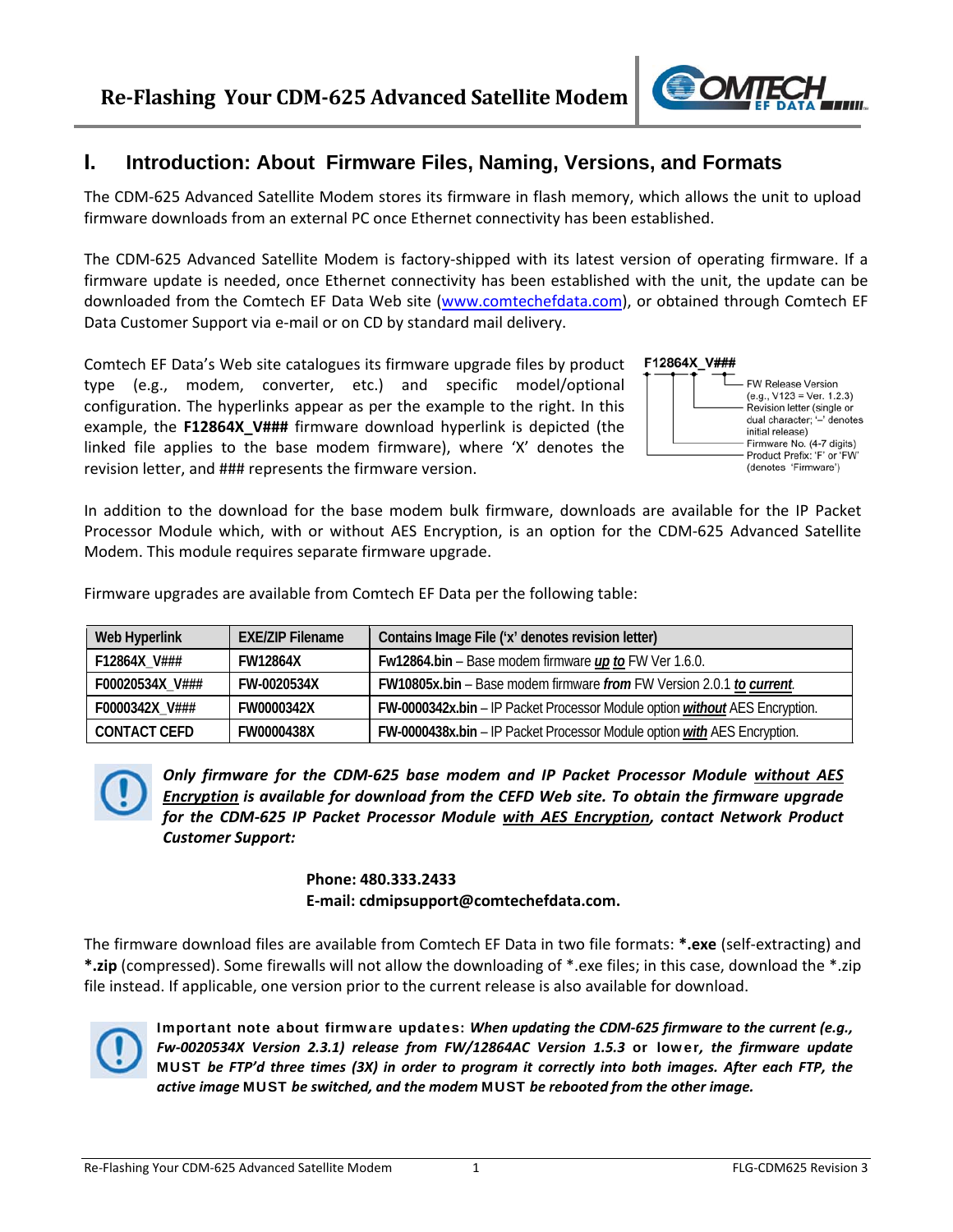## **II. Getting Started: Preparing for the Firmware Download**

| <b>Step</b>    | <b>Task</b>                                                                                                                                                                                                                   |  |  |
|----------------|-------------------------------------------------------------------------------------------------------------------------------------------------------------------------------------------------------------------------------|--|--|
| 1              | Connect the Windows-based user PC to the CDM-625:                                                                                                                                                                             |  |  |
|                | Connect the appropriate modem Ethernet port either via a hub or a switch or directly with an Ethernet or<br>$\bullet$<br>crossover cable. Make sure that a compatible web browser is running on the PC.                       |  |  |
|                | Connect the modem "Remote Control" port to a serial port on the PC. Make sure that a terminal<br>emulator program such as Hyper Terminal is running on the PC.                                                                |  |  |
| $\overline{2}$ | Identify the CDM-625 configuration in use, and its firmware number and current version:                                                                                                                                       |  |  |
|                | For the CDM-625 Base Modem, the firmware number and running version can be obtained as follows:<br>А.                                                                                                                         |  |  |
|                | From the modem front panel – The firmware version is available from the VFD's top-level "splash"<br>screen. To view this screen, press the [CLEAR] key several times.                                                         |  |  |
|                | The firmware numbers are provided within the SELECT: UTIL $\rightarrow$ Firmware $\rightarrow$ Info $\rightarrow$ Image#1 or<br>Image#2 menu screens.                                                                         |  |  |
|                | From HTTP via the Base Modem Web Server Interface - The Bootrom, Bulk1 and Bulk2 firmware<br>loads may be viewed on the Admin   Firmware   Base Modem page.                                                                   |  |  |
|                | Using serial Remote Control query - The firmware number, versions, and revision level can be queried<br>as follows:                                                                                                           |  |  |
|                | Abbreviated: <0/SWR> or:                                                                                                                                                                                                      |  |  |
|                | Detailed: < $0$ /FRW?x (where: $x = B$ (Boot), 1 (Image 1) or 2 (Image 2))<br>п                                                                                                                                               |  |  |
|                | For the CDM-625 with installed IP Packet Processor, the firmware number and running version can be<br>В.<br>obtained as follows:                                                                                              |  |  |
|                | From the modem front panel – Select the Utilities: Firmware $\rightarrow$ Packet-Processor $\rightarrow$ Info $\rightarrow$<br>$\bullet$<br>Image#1 or Image#2 menu trees.                                                    |  |  |
|                | From HTTP via the Base Modem Web Server Interface - Select the Admin   Firmware   Packet<br>Processor page. The Bootrom, Bulk1 and Bulk2 firmware loads may be viewed here.                                                   |  |  |
|                | Using serial Remote Control query - Use the IP Packet Processor's firmware revision query <0/VS1?<br>(Image 1) or <0/VS2? (Image 2).                                                                                          |  |  |
|                | For more information about using the CDM-625 front panel menus, Web Server Interface, or<br>serial remote commands and queries, refer to the MN-CDM625 CDM-625 ADVANCED<br>SATELLITE MODEM INSTALLATION AND OPERATION MANUAL: |  |  |
|                | <b>Chapter 5. FRONT PANEL OPERATION</b><br>Chapter 6. ETHERNET-BASED REMOTE PRODUCT MANAGEMENT<br>Appendix D. REMOTE CONTROL                                                                                                  |  |  |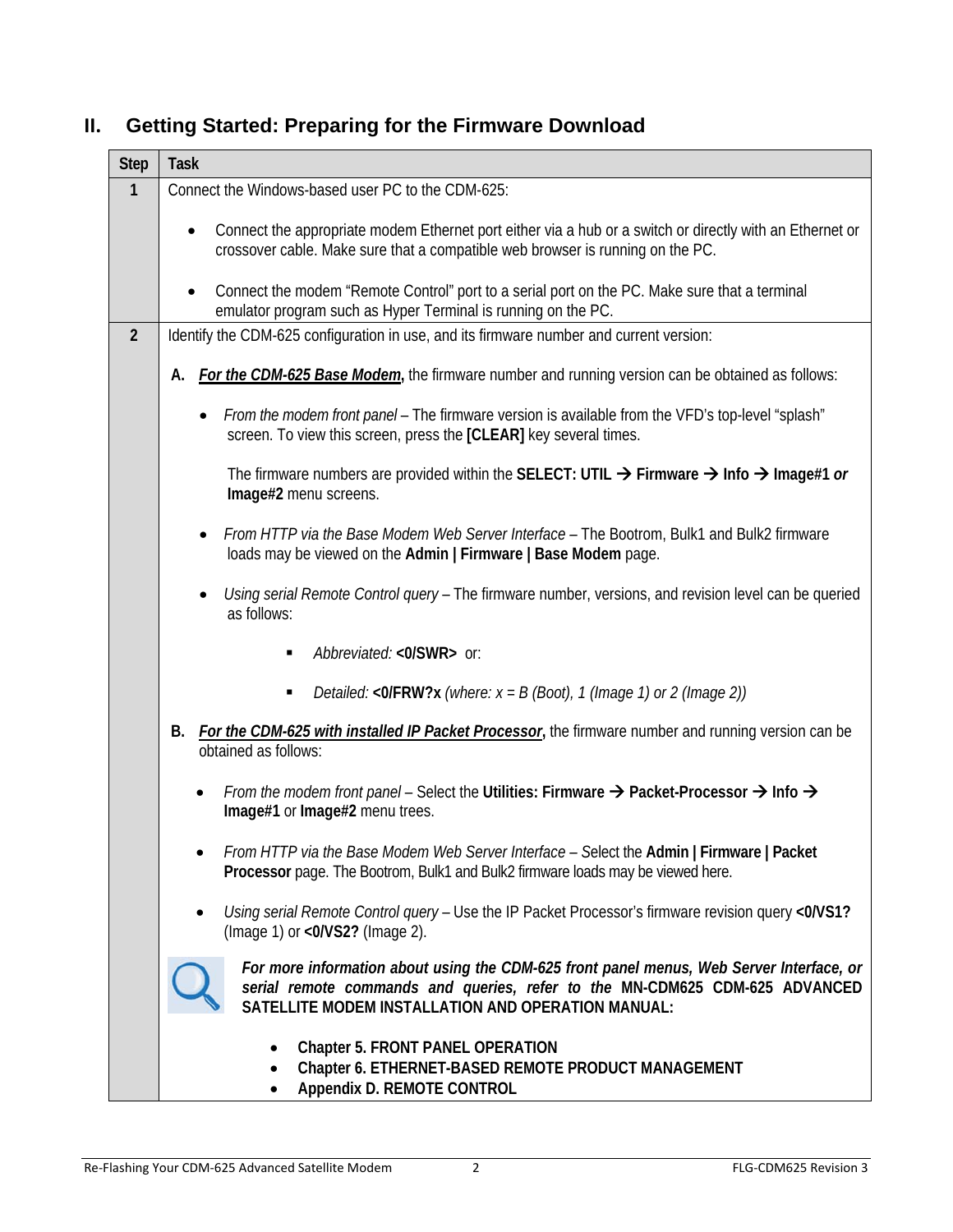| <b>Step</b>  | <b>Task</b>                                                                                                                                                                                       |  |  |
|--------------|---------------------------------------------------------------------------------------------------------------------------------------------------------------------------------------------------|--|--|
| $\mathbf{3}$ | Create a temporary folder (subdirectory) on the user PC for the firmware archive file download.                                                                                                   |  |  |
|              | This guide uses drive letter "c:" in these examples. You may use any valid, writable<br>drive letter.                                                                                             |  |  |
|              | Typical for all tasks: Type the command without quotes, and then press Enter to<br>execute.                                                                                                       |  |  |
|              | A temporary folder may be created on a Windows-based PC using differing methods:                                                                                                                  |  |  |
|              | Use the Windows Desktop to create and rename the temporary folder.<br>А.                                                                                                                          |  |  |
|              | Right-click anywhere on the desktop to open the popup submenu, and then select New > Folder to<br>create the temporary folder. The "New Folder" will be created on the desktop.                   |  |  |
|              | Right-click on the "New Folder" and then select 'Rename' from the popup submenu. Rename this<br>folder to "temp" or some other convenient, unused name.                                           |  |  |
|              | Use Windows Command-line to create the temporary folder.<br>В.                                                                                                                                    |  |  |
|              | First, click [Start] on the Windows taskbar, and then click the Run icon (or, depending on Windows<br>OS versions prior to Windows 95, click the MS-Command-line Prompt icon from the Main Menu). |  |  |
|              | Next, open a Command-line window                                                                                                                                                                  |  |  |
|              | For Windows 95 or Windows 98, type "command".<br>$\circ$                                                                                                                                          |  |  |
|              | For any Windows OS versions later than Windows 98, type "cmd" or "command".<br>O                                                                                                                  |  |  |
|              | Alternately, from [Start], select All Programs > Accessories > Command Prompt.<br>O                                                                                                               |  |  |
|              | Finally, from the Command-line prompt $(c \Rightarrow)$ , type "mkdir temp" or "md temp" ( <i>mkdir</i> and <i>md</i> stand<br>for <i>make directory</i> ), and then click [OK]                   |  |  |
|              | Use the 'Run' and 'Browse' windows to create and rename the temporary folder.<br>C.                                                                                                               |  |  |
|              | Select [Start] on the Windows taskbar, and then click the Run icon. The 'Run' window will open.                                                                                                   |  |  |
|              | Click [Browse] in the 'Run' window. The 'Browse' window will open.                                                                                                                                |  |  |
|              | Click the Create New Folder icon in the 'Browse' window. The "New Folder" will be created.                                                                                                        |  |  |
|              | Right-click the "New Folder" folder name, and then rename this folder to "temp" or some other<br>convenient, unused name.                                                                         |  |  |

*There should now be a "temp" folder created and available for placement of the firmware archive file download.*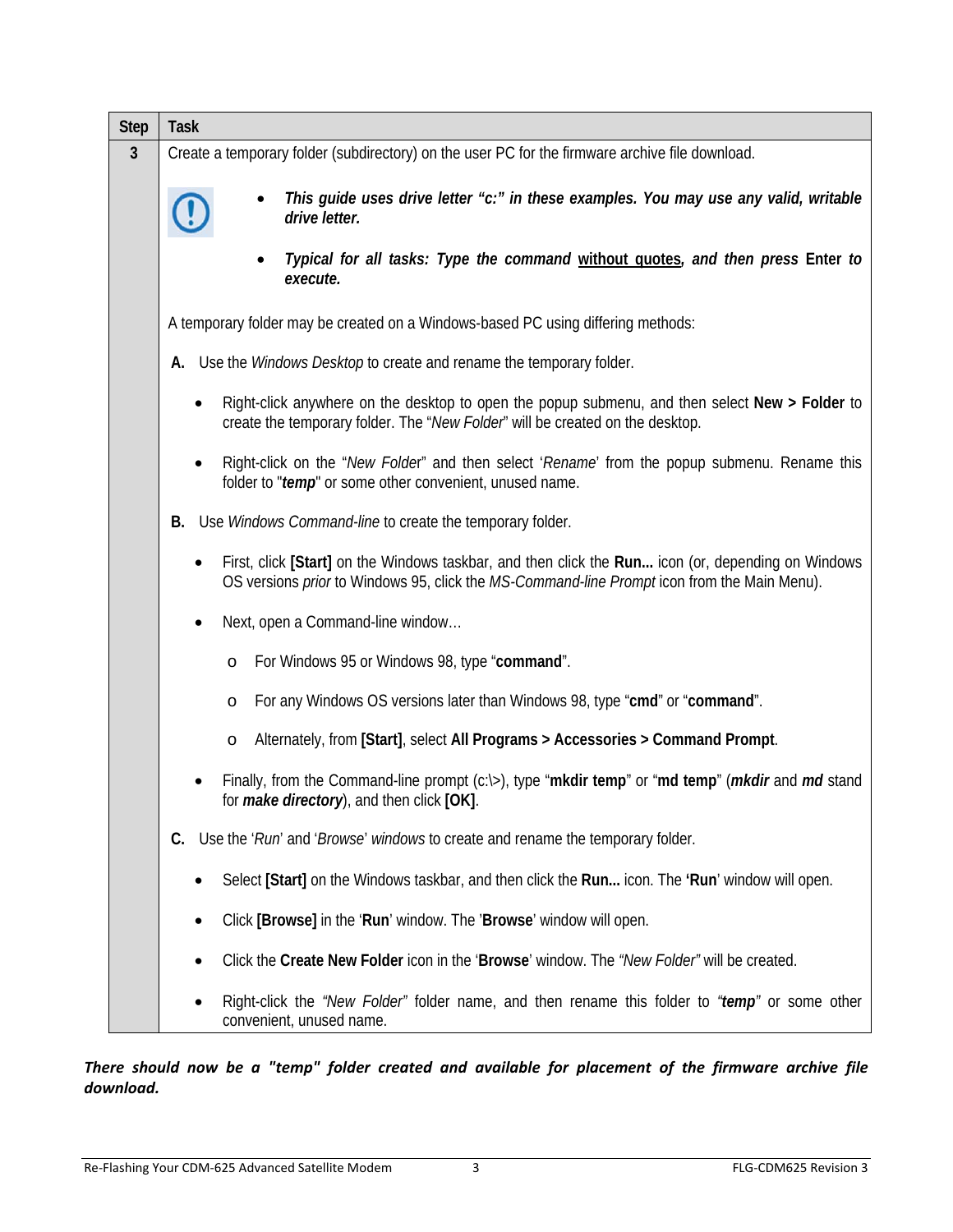| <b>Step</b>    | <b>Task</b>                                                                                                                                                                                                                                                                                                                |  |  |
|----------------|----------------------------------------------------------------------------------------------------------------------------------------------------------------------------------------------------------------------------------------------------------------------------------------------------------------------------|--|--|
| 1              | Download the correct firmware archive file to the user PC temporary folder.                                                                                                                                                                                                                                                |  |  |
|                | Go online to www.comtechefdata.com.<br>А.                                                                                                                                                                                                                                                                                  |  |  |
|                | On the Main page - under Support Information or the Support tab, select the Software Downloads hyperlink.<br>В.                                                                                                                                                                                                            |  |  |
|                | C.<br>On the Software Downloads page - click Download Flash and Software Update Files.                                                                                                                                                                                                                                     |  |  |
|                | On the Flash & Software Update Files page - select the (Select a Product Line) Modems hyperlink.<br>D.                                                                                                                                                                                                                     |  |  |
|                | Е.<br>On the <i>Modems</i> product page – select the <i>CDM-625</i> product hyperlink.                                                                                                                                                                                                                                     |  |  |
|                | Select the appropriate firmware EXE or ZIP download hyperlink (i.e. the CDM-625 Base Modem, or the CDM-<br>F.<br>625 with IP Packet Processor <i>without</i> AES Encryption; otherwise, contact CEFD Network Product Customer<br>Support to obtain the firmware download for the IP Packet Processor with AES Encryption). |  |  |
|                | Refer to the table in I. About Firmware Numbers, File Versions, and Formats in this quide for the naming<br>and availability of the firmware download hyperlinks, archive files, and downloaded image files.                                                                                                               |  |  |
|                | Download the archive file to the temporary folder.<br>G.                                                                                                                                                                                                                                                                   |  |  |
|                | Once the EXE or ZIP hyperlink is selected, the 'File Download' window opens and prompts selection of<br>[Open] or [Save]:                                                                                                                                                                                                  |  |  |
|                | Click [Open] to turn over file extraction to the user-supplied utility program. Be sure to extract the<br>firmware files to the "temp" folder created earlier.                                                                                                                                                             |  |  |
|                | Click [Save] to open the 'Save As' window. Be sure to select and [Save] the *.exe or *.zip archive file to<br>the "temp" folder created earlier.                                                                                                                                                                           |  |  |
|                | Otherwise, click [Cancel] to quit and exit the file download process.                                                                                                                                                                                                                                                      |  |  |
| $\overline{2}$ | Extract the firmware files from the downloaded *.exe or *.zip archive file with the user-supplied utility program (if not<br>already done with File Download > [Open]).                                                                                                                                                    |  |  |
|                | For the Base Modem update, a minimum of two files should be extracted:<br>А.                                                                                                                                                                                                                                               |  |  |
|                | FW12864*.bin or FW-0020534*.bin - The base modem bulk image file (where "*' is the revision letter).                                                                                                                                                                                                                       |  |  |
|                | CDM625_ReleaseNotes_v###.pdf (or a variation of this filename, where "###" is the firmware version).                                                                                                                                                                                                                       |  |  |
|                | For the IP Packet Processor update, a minimum of two files should be extracted:<br>В.                                                                                                                                                                                                                                      |  |  |
|                | Without $AES$ – FW-0000342*.bin (where "*' is the revision letter) – or –                                                                                                                                                                                                                                                  |  |  |
|                | With AES - FW000438x.bin (where "*' is the revision letter).                                                                                                                                                                                                                                                               |  |  |
|                | CDM625_#.#.#_ReleaseNotes.pdf (or a variation of this filename, where "#.#.#" is the firmware<br>version).                                                                                                                                                                                                                 |  |  |

## **III. Downloading and Extracting the Firmware Update**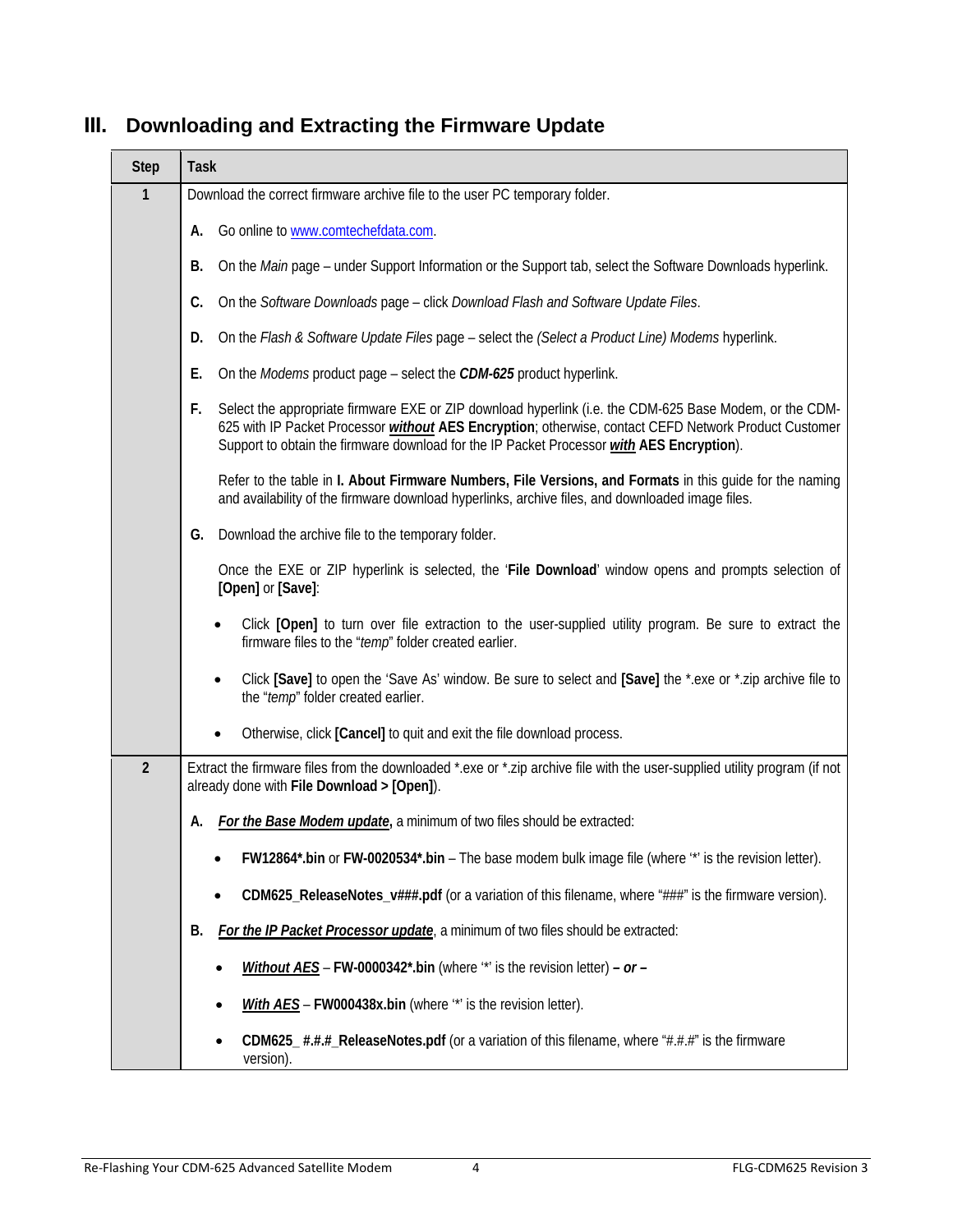| <b>Step</b> | Task                                                                                                                                                                            |  |  |
|-------------|---------------------------------------------------------------------------------------------------------------------------------------------------------------------------------|--|--|
| 3           | Confirm availability of the firmware files in the temporary folder. There are a number of ways the user may view the<br>contents of the temporary folder on a Windows-based PC: |  |  |
|             | From the Windows Desktop:<br>А.                                                                                                                                                 |  |  |
|             | Double-left-click the "temp" folder saved to the Windows Desktop.                                                                                                               |  |  |
|             | Use Windows Explorer to locate, and then double-left-click the "temp" folder.                                                                                                   |  |  |
|             | Use the 'Browse' window ([Start] > Run > [Browse]) to locate, and then double-click the "c: \temp"<br>folder.                                                                   |  |  |
|             | Using Command-line:<br>В.                                                                                                                                                       |  |  |
|             | Type "cd c:\temp" at the prompt to change to the temporary directory created earlier using Command-<br>line.                                                                    |  |  |
|             | Type "dir" to list the files extracted to the temporary directory from the downloaded archive file.                                                                             |  |  |

The firmware files have been successfully downloaded to the user PC and are now available for FTP upload to *the CDM‐625.*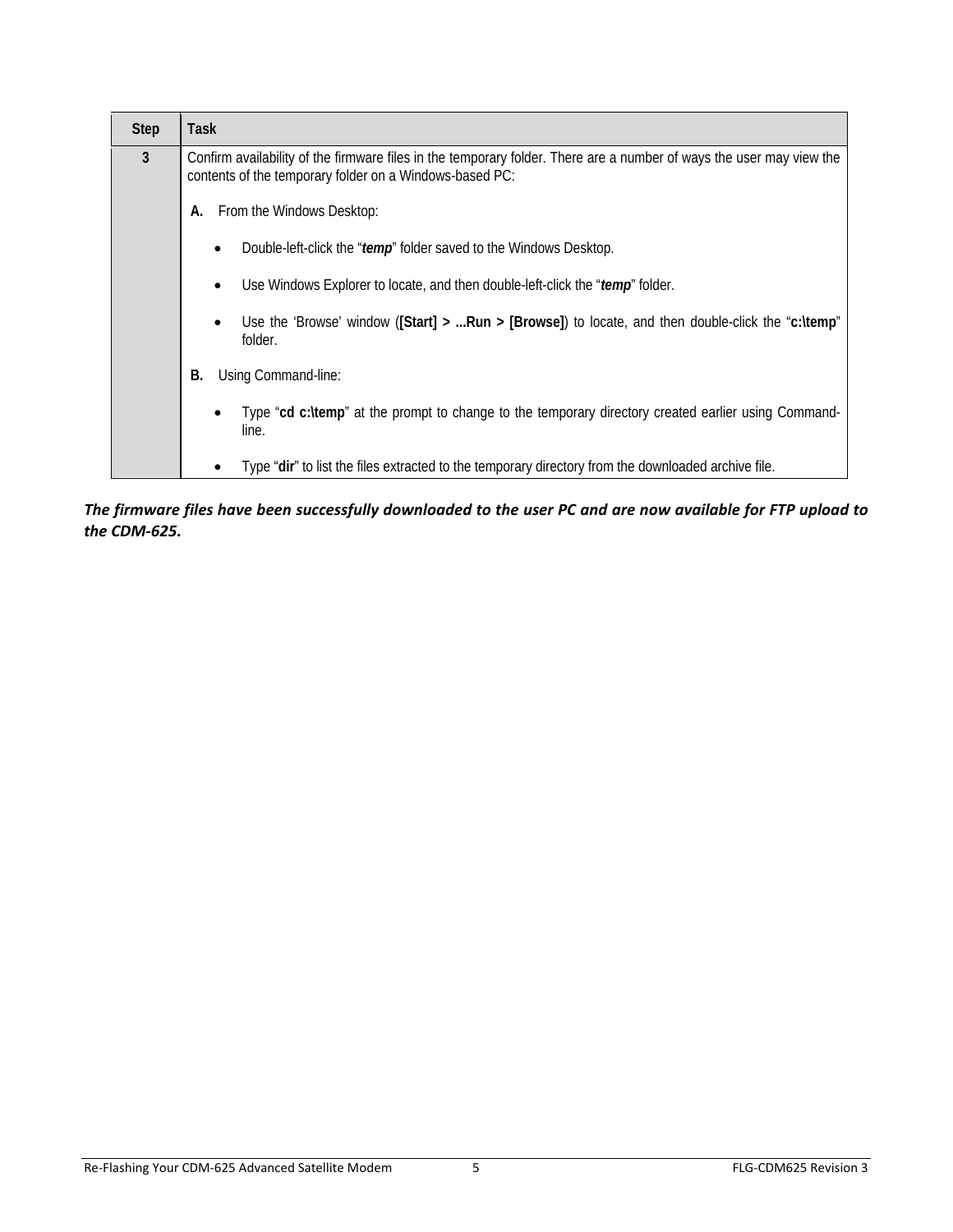# **IV. Executing the Ethernet FTP Upload Procedure**

| <b>Step</b>    | Task                                                                                                                                                                                                                                                  |  |  |
|----------------|-------------------------------------------------------------------------------------------------------------------------------------------------------------------------------------------------------------------------------------------------------|--|--|
| $\mathbf{1}$   | Verify that the Base Modem firmware update has been downloaded to the user PC and is available in the<br>temporary folder, and ensure that the user PC is properly connected to the CDM-625.                                                          |  |  |
| $\overline{2}$ | Confirm that there is proper connection and communication between the user PC and the modem.                                                                                                                                                          |  |  |
|                | First, determine the IP Address as follows:                                                                                                                                                                                                           |  |  |
|                | Using the front panel – SELECT: CONFIG $\rightarrow$ IP $\rightarrow$ Addresses $\rightarrow$ Add/Range                                                                                                                                               |  |  |
|                | Using serial Remote Control query - < 0/IPA?                                                                                                                                                                                                          |  |  |
|                | Then, use Command-line to "ping" the modem:                                                                                                                                                                                                           |  |  |
|                | From Windows, click [Start] on the Windows toolbar, and then select the Run option (as an alternative,<br>use the 'Command-line Prompt' or 'Command Prompt' icon in the Start menu):                                                                  |  |  |
|                | Using Win95 or Win98 - Type "command".<br>$\circ$                                                                                                                                                                                                     |  |  |
|                | Using WinNT, Win2K or WinXP - Type "cmd".<br>$\circ$                                                                                                                                                                                                  |  |  |
|                | Type "ping xxx.xxx.xxx.xxx" at the Command-line prompt (where "xxx.xxx.xxx.xxx" is the CDM-625 IP Address).<br>The results should confirm whether or not the modem is connected and communicating.                                                    |  |  |
| $\overline{3}$ | Use Command-line to initiate the FTP session with the CDM-625.                                                                                                                                                                                        |  |  |
|                | Type "ftp xxx.xxx.xxx.xxx" (where "xxx.xxx.xxx.xxx" is the CDM-625 IP Address).<br>А.                                                                                                                                                                 |  |  |
|                | If the optional IP Packet Processor is <i>installed and enabled</i> , enter the User Name and Password when<br>В.<br>prompted. Otherwise, press ENTER.                                                                                                |  |  |
|                | Type "bin" to set the binary transfer mode.<br>C.                                                                                                                                                                                                     |  |  |
|                | Type "prompt", and then type "hash" to facilitate the file upload.<br>D.                                                                                                                                                                              |  |  |
| 4              | Upload the file:                                                                                                                                                                                                                                      |  |  |
|                | If the IP Packet Processor is <i>not installed</i> or is <i>installed but disabled</i> , type "put Fw-0020534*.bin<br>bulk:" (where "*' denotes the revision letter) to begin the file transfers - the destination "bulk:" must be<br>all lower case. |  |  |
|                | If the IP Packet Processor is <i>installed and enabled</i> , type "put Fw-0020534*.bin" (i.e., as per Step 3(A)<br>but <i>without</i> typing the destination "bulk:").                                                                                |  |  |
|                | For either selection, it will take a few seconds to transfer the file.                                                                                                                                                                                |  |  |
| 5              | Observe the file upload process:                                                                                                                                                                                                                      |  |  |
|                | The PC should report that the file transfer has occurred, and the CDM-625 front panel will display:<br>А.                                                                                                                                             |  |  |
|                | Programming bulk flash - (Block ID)                                                                                                                                                                                                                   |  |  |
|                | Please wait                                                                                                                                                                                                                                           |  |  |
|                | The process sequences through several blocks - this will take several minutes. When it has finished, the<br>В.<br>CDM-625 front panel will display:                                                                                                   |  |  |
|                | Bulk FTP done. Press CLEAR.                                                                                                                                                                                                                           |  |  |
|                | Type "bye" to terminate the FTP session, and then close the Command-line window.<br>C.                                                                                                                                                                |  |  |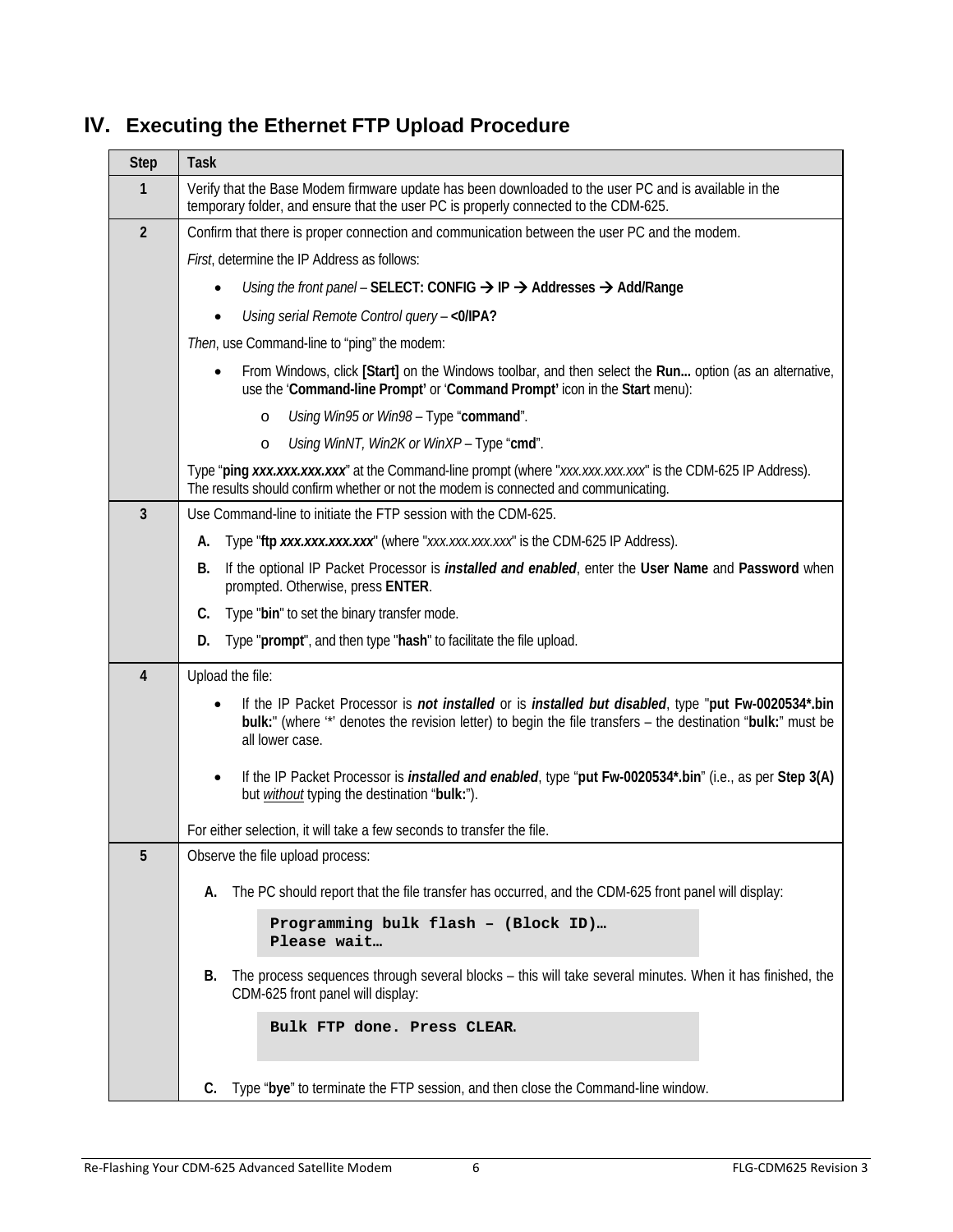| <b>Step</b>    | <b>Task</b>                                                                                                                                                                                                                                                                                                                                                |  |  |
|----------------|------------------------------------------------------------------------------------------------------------------------------------------------------------------------------------------------------------------------------------------------------------------------------------------------------------------------------------------------------------|--|--|
| $5$ (cont.)    | Verify that the new firmware version has uploaded using any of the methods described in Step 2 in Sect.<br>D.<br>II.                                                                                                                                                                                                                                       |  |  |
|                | If you are running a CDM-625 Base Modem without the optional IP Packet Processor, you may now<br>Е.<br>reboot the system to activate the new firmware. However, if you are running a CDM-625 equipped<br>with the optional IP Packet Processor installed, do NOT reboot at this time - proceed to Step 6 to<br>continue the Ethernet FTP Upload Procedure. |  |  |
|                | From the Admin  Reboot web page, click [Reboot Now]. Both the web page and the CDM-625 front<br>panel will display "Rebooting, Please wait"                                                                                                                                                                                                                |  |  |
|                | The system reboot has completed once the CDM-625 front panel displays the top-level "splash" screen:                                                                                                                                                                                                                                                       |  |  |
|                | Comtech CDM-625 Advanced Satellite Modem<br>Ver2.3.1                                                                                                                                                                                                                                                                                                       |  |  |
|                | You will need to log in to a new Web session at this time.                                                                                                                                                                                                                                                                                                 |  |  |
|                | If you are a Base Modem user, the CDM-625 is now operating with its latest firmware. The firmware update<br>process is now complete.                                                                                                                                                                                                                       |  |  |
| 6              | Upgrading the IP Packet Processor:                                                                                                                                                                                                                                                                                                                         |  |  |
|                | Use Command-line to initiate the FTP session with the modem.                                                                                                                                                                                                                                                                                               |  |  |
|                | Type "ftp xxx.xxx.xxx.xxx" (where "xxx.xxx.xxx.xxx" is the CDM-625 IP Address).<br>А.                                                                                                                                                                                                                                                                      |  |  |
|                | Enter the Admin User Name and Password to complete login.<br>В.                                                                                                                                                                                                                                                                                            |  |  |
|                | Type "bin" to set the binary transfer mode.<br>C.                                                                                                                                                                                                                                                                                                          |  |  |
|                | Type "prompt", and then type "hash" to facilitate the file upload.                                                                                                                                                                                                                                                                                         |  |  |
| $\overline{7}$ | Upload the firmware file from the temporary folder on the user PC:                                                                                                                                                                                                                                                                                         |  |  |
|                | Type "put FW#######*.bin" (where '#######' is the designated image FW file number - 0000342 or 0000438 -<br>and "" is the revision letter) to begin the file upload.                                                                                                                                                                                       |  |  |
|                | It will take several minutes to transfer and write the files to flash memory.                                                                                                                                                                                                                                                                              |  |  |
| 8              | Observe the file upload process:                                                                                                                                                                                                                                                                                                                           |  |  |
|                | The PC should report that the file transfer has occurred, and the display on the modem will report:<br>А.                                                                                                                                                                                                                                                  |  |  |
|                | Packet Processor upgrading Bootrom<br>Please wait                                                                                                                                                                                                                                                                                                          |  |  |
|                | Followed by:                                                                                                                                                                                                                                                                                                                                               |  |  |
|                | Packet Processor upgrading Image<br>Please wait                                                                                                                                                                                                                                                                                                            |  |  |
|                |                                                                                                                                                                                                                                                                                                                                                            |  |  |